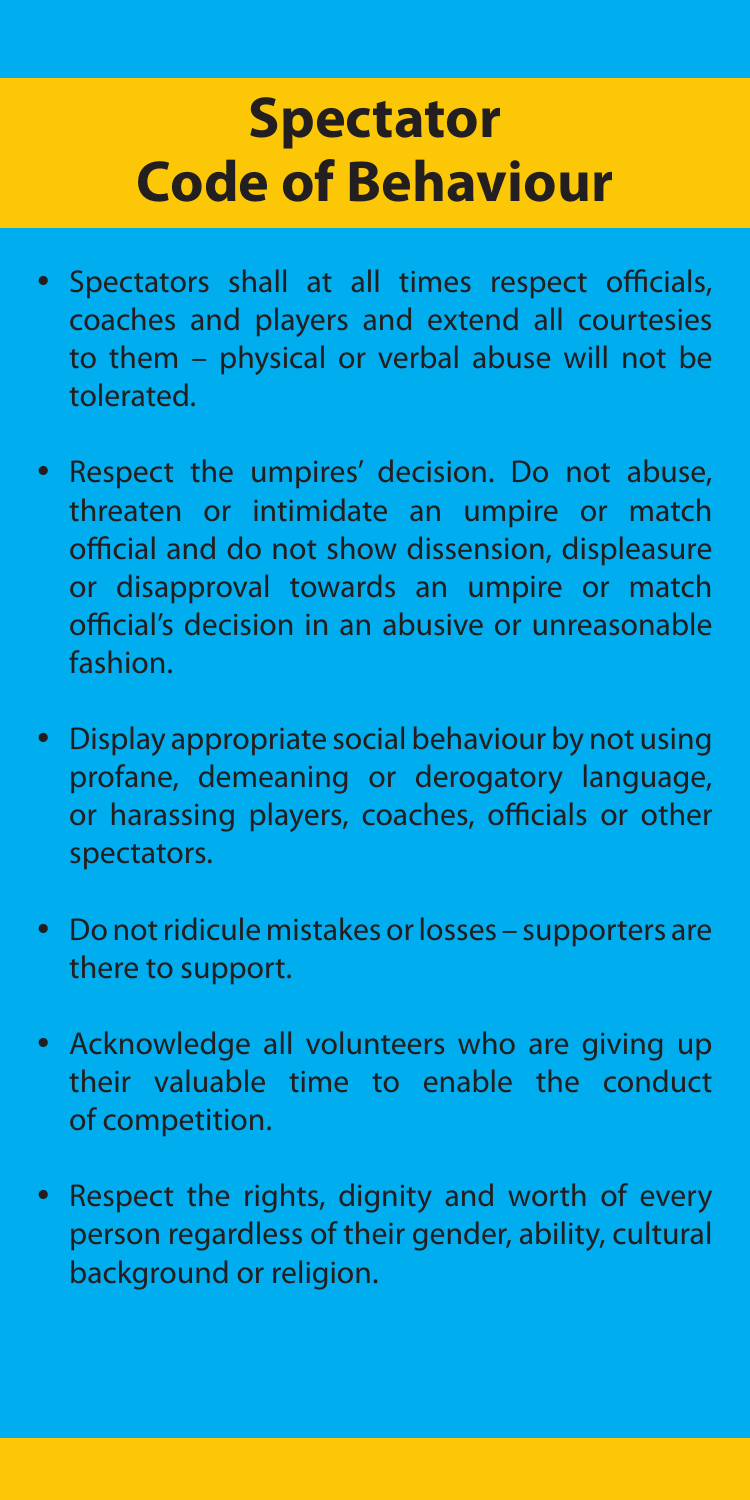## **Parent/Guardian Code of Behaviour**

- Parents/Guardians shall at all times respect officials, coaches and players and extend all courtesies to them – physical or verbal abuse will not be tolerated.
- Respect the umpires' decision. Do not abuse, threaten or intimidate an umpire or match official and do not show disapproval or ever publicly criticize umpires – raise personal concerns with Club Officials in private.
- Barrack in a positive way and remember that you are there for the participants to enjoy the game.
- Never ridicule mistakes or losses and recognise all volunteers who are giving up their valuable time.
- The umpire may issue a warning to the team captain, of the spectators which are breaking the code of behaviour, to let the spectators know that their team will lose points if they continue to behave in a manner not inline with the code of behaviour.
- Refrain from any form of personal abuse towards your children and team-mates.
- Respect the rights, dignity and worth of every person regardless of their gender, ability, cultural background or religion.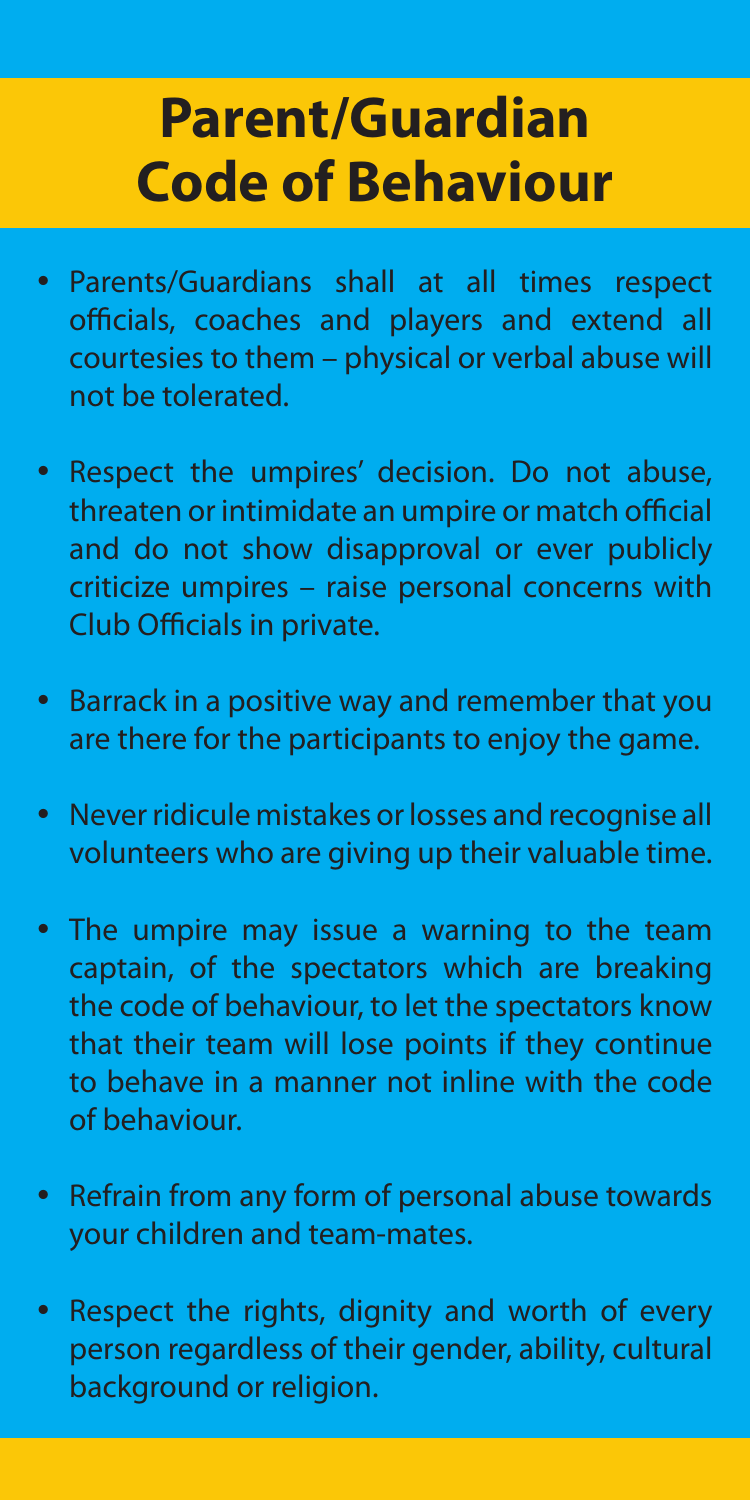## **Coaches Code of Behaviour**

- Treat all players with respect at all times and behave in a sportsmanlike manner.
- Place the safety and welfare of the players above all else.
- Be courteous, respectful and open to discussion and interaction and avoid situation of conflict of interest.
- Encourage and facilitate players' independence and responsibility for their own behaviour, performance, decisions and actions.
- Avoid situations with your players that could be construed as compromising.
- Provide a safe environment for training and competition.
- Recognise individual differences in players and cater to these as best you can.
- Refrain from using obscene, offensive or insulting language and/or making obscene gestures which may insult players, officials or spectators.